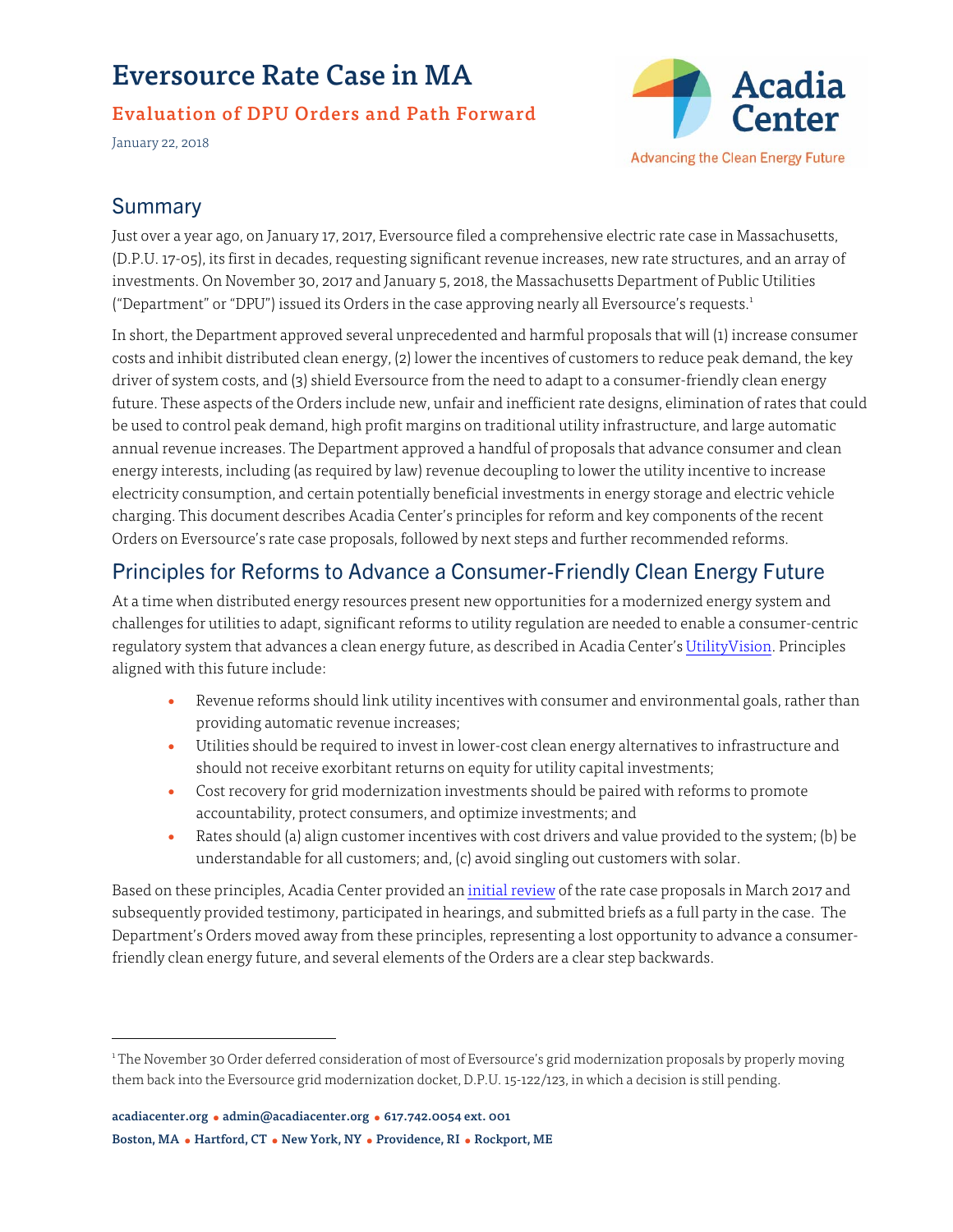#### Rate Design

### Unfair and Inefficient Demand Charges for New Solar Customers

Traditionally, electricity rates for residential and many small commercial and industrial (C&I) customers are based on energy consumed, in units of kWh, often called volumetric charges. By contrast, demand charges are based on the highest peak hourly usage by a customer over the course of a month, regardless of when that electricity is used. Traditional volumetric rates are easily understandable and provide clear signals for customers to manage their bills. Although demand charges may be appropriate for more sophisticated C&I customers, no large investor-owned utilities in the U.S. have mandatory demand charges for residential consumers.

Nonetheless, Eversource proposed, and the Department approved, the application of mandatory demand charges to residential customers who install solar or other distributed generation starting Dec. 31, 2018, as a part of the minimum monthly reliability contribution ("MMRC"). This is unfair for consumers. Given the lack of sophisticated metering in Massachusetts, neither the utility nor the customer will know what time this peak occurred. Due to this lack of information and the automatic cycling of many high-demand electric appliances, such as hot water heaters, it will be difficult for customers to manage this element of their bill. Consumers will not have the information needed to understand the cause of these costs, or the ability to take actions to manage these charges. The charges approved by the Department are also ineffective at managing peak demand. These demand charges are based on an individual customer's peak, which could occur at any time of the month.<sup>2</sup> Because an individual customer's peak usage does not necessarily correspond to peak demand across the utility's electricity system, consumers are not provided incentives to reduce energy usage at a time that could benefit the whole electricity system.<sup>3</sup>

Demand charges are also unfair and inefficient for small business customers, even though Eversource has applied demand charges to many of these customers historically. Small business owners—like residential customers do not have the resources to invest in energy monitoring and management. Several small businesses provided comments documenting their difficulties with demand charges in the rate case.<sup>4</sup> National Grid offers a simple per-kWh rate for small businesses, but the Department declined the proposal from Acadia Center and other parties for Eversource to do the same.

In addition, the Department failed to consider alternatives to Eversource's MMRC proposal in the Orders, such as Acadia Center's proposal for a Distribution Reliability Charge<sup>5</sup> or a related concept proposed by an expert for the Cape Light Compact.

<sup>&</sup>lt;sup>2</sup> In the future, with more sophisticated metering, it would be possible to create demand charges for residential customers that are correlated with the peak hours that drive system costs. More sophisticated metering could also provide customers with the additional information needed to understand and manage demand charges. However, there are still pros and cons to demand charges implemented with more sophisticated metering.

<sup>3</sup> For more information about the issues with demand charges, see joint paper, "Charge without a Cause," at [http://acadiacenter.org/document/charge-without-a-cause/.](http://acadiacenter.org/document/charge-without-a-cause/) 

<sup>4</sup> See comments of Residential Housing Association of Greater Springfield

[<sup>\(</sup>http://170.63.40.34/DPU/FileRoomAPI/api/Attachments/Get/?path=17-05%2fRHAGS\\_Comment.pdf\) a](http://170.63.40.34/DPU/FileRoomAPI/api/Attachments/Get/?path=17-05%2fRHAGS_Comment.pdf)nd Newton Memorial Art Co. [\(http://170.63.40.34/DPU/FileRoomAPI/api/Attachments/Get/?path=17-05%2fSpittel\\_email.pdf\).](http://170.63.40.34/DPU/FileRoomAPI/api/Attachments/Get/?path=17-05%2fSpittel_email.pdf) 

<sup>5</sup> Available at:<http://acadiacenter.org/document/distribution-reliability-charge-transitioning-to-sustainable-rate-design/>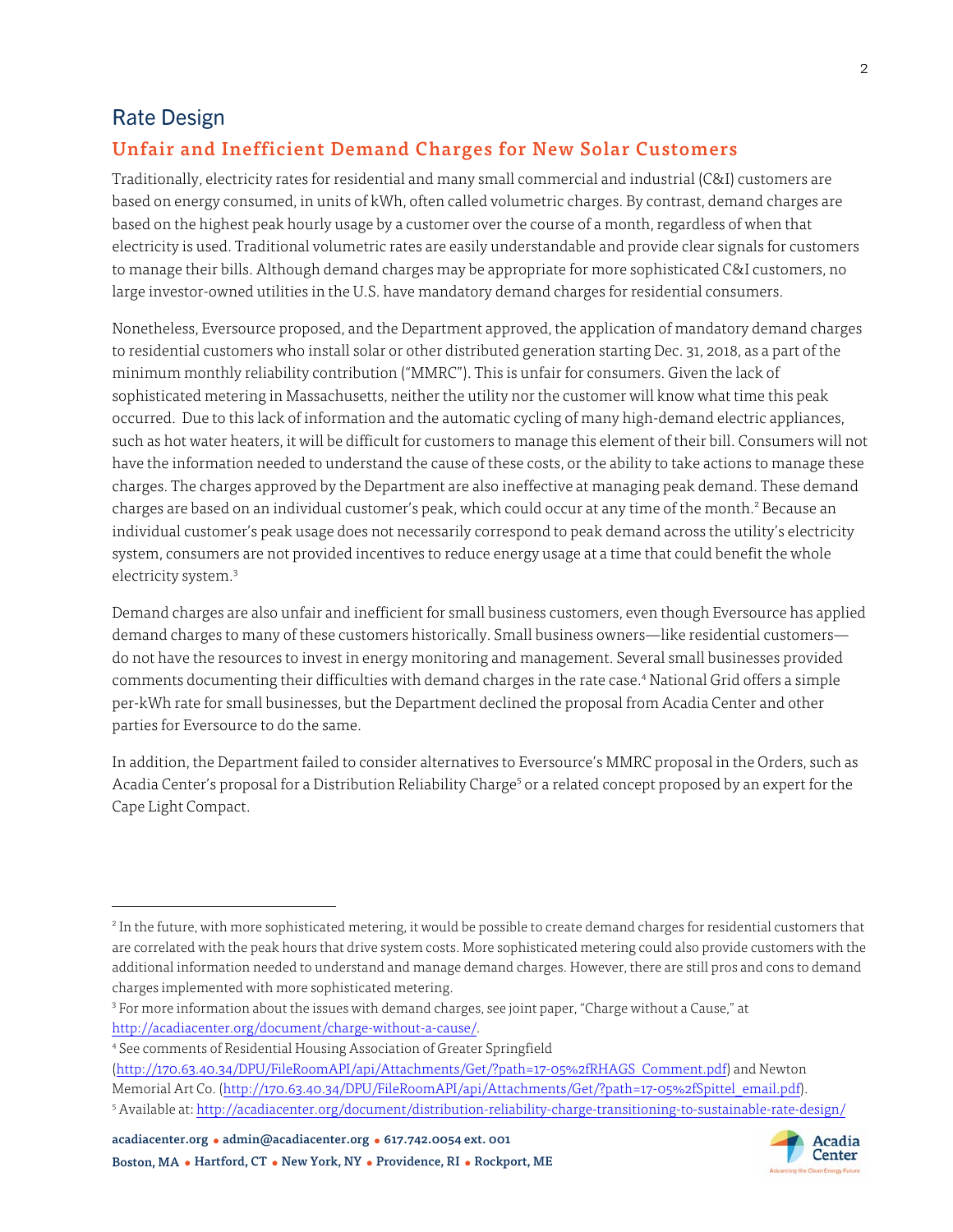#### Moving Backwards on Rates that Provide Efficient Customer Incentives

Eversource historically provided several rates that give customers better incentives to help manage system costs driven by peak demand, particularly opt-in time-of-use rates for residential customers with higher prices in predictable high demand hours that drive system costs. But in the January 5 Order, the Department approved Eversource's proposal to eliminate these rates. This is despite a previous Department order requiring the utility to establish opt-out time-varying rates as soon as the metering infrastructure is updated to support them (D.P.U. 14- 04). Opt-in time-of-use rates give customers an immediate incentive to lower peak demand by managing their energy use and, with reasonable promotion efforts and customer education, can serve as a transition to opt-out time-varying rates.<sup>6</sup> The discontinuation of these rates removes incentives for residential customers to learn how to manage their usage in peak hours and is detrimental to the need to increase new energy technologies such as energy storage, targeted energy efficiency efforts at peak demand, electric vehicle charging, and improved compensation for clean distributed generation.

## Higher Fixed Monthly Charges Discourage Energy Efficiency & Self-Generation and Disproportionately Impact Low-Income Consumers

Fixed monthly charges, also known as customer charges, are the fees that a customer is required to pay, regardless of how much energy they use that month. Increases in these charges result in lower volumetric charges, which decreases incentives for energy efficiency and self-generation. This combination also disproportionately increases bills for customers who consumes less electricity than average—often low-income customers or multi-family residents. Although the customer charges approved by the Department were, in general, lower than Eversource had requested, these effects will still follow.

The Department approved:

- Increased customer charges for all residential customers to \$7 per month, a modest increase for most customers, but nearly a doubling for customers on the South Shore and Cape Cod who are currently charged \$3.73 per month;
- Higher customer charges for residential customers who install solar or other distributed generation starting Dec. 31, 2018 (over \$10 per month, or about 50% higher than customers without DG);
- Customer charges for C&I customers in western MA that are several times higher than eastern MA. A small business in western MA starts with a bill of \$360 per year, compared to \$120 in eastern MA.

<sup>6</sup> Adoption of residential opt-in time-of-use rates has been low in Massachusetts historically because these rates are not publicized, are not shown in a convenient place online, and customers cannot sign up for these rates through a normal phone call to a utility customer service line. Other jurisdictions have had significantly higher adoption rates when reasonable promotion and customer education takes place. This includes United Illuminating in CT, which has an opt-in level of about 12% for residential time-of-use rates with an additional 11% of residential customers who have been placed onto the time-ofuse rate due to their high consumption.

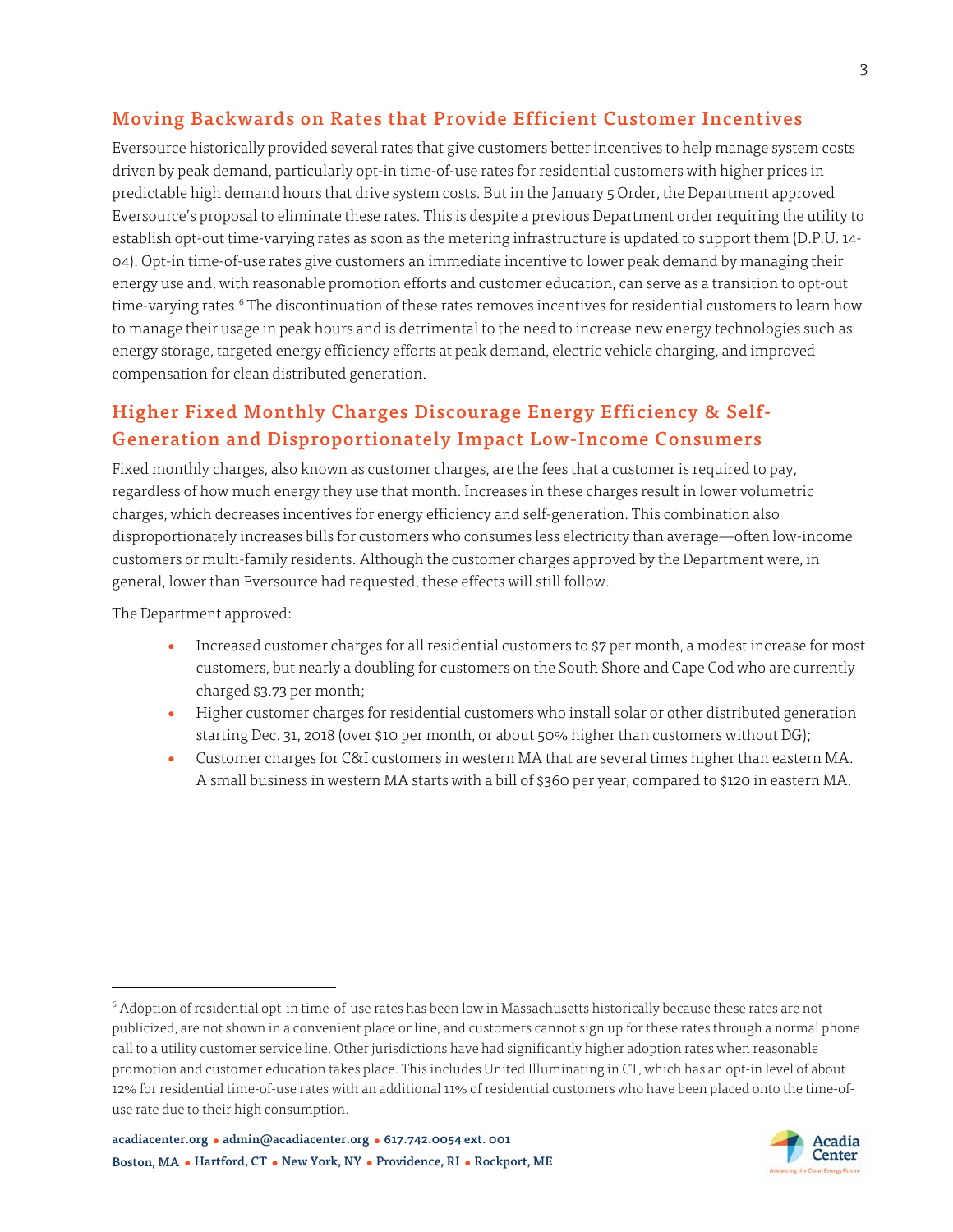## Revenue and Shareholder Returns

## Full Revenue Decoupling Removes Disincentives for Energy Efficiency

Traditionally, utilities' rates are set at a fixed level that is estimated to meet the revenue requirement. This traditional model makes the utility bear the risk of faster or slower electricity sales and biases utilities away from energy efficiency in favor of promoting higher usage. In this case, as required by law, the Department approved revenue decoupling, where the Department sets a level of revenue that the utility will receive, and rates are adjusted— up or down as appropriate—to recover that revenue. This removes the utility's incentive to resist energy efficiency investments, by lowering the downside risk from selling less electricity. Acadia Center is pleased that the Department approved full revenue decoupling in its Orders, and that decoupling now applies to all Massachusetts utilities.

#### Return on Equity of 10% Locks in High Profits and Skews Incentives

In the traditional regulatory model, utilities make profits by earning specified rates of return on capital expenditures. This approach gives utilities incentives to build or upgrade traditional infrastructure, but is increasingly at odds with efficient investment in local clean energy resources and with public policy goals to increase energy efficiency and consumer adoption of clean energy resources. New regulatory models have required utilities to pursue lower cost local energy resources as an alternative to traditional infrastructure,7 and similar approaches in Massachusetts could reduce ratepayer costs and avoid unnecessary infrastructure projects.

A high return on equity (ROE) for traditional investments compounds these problems and skews utility incentives even further toward traditional utility-owned infrastructure. The Department approved an ROE of 10%, a small decrease from Eversource's proposed 10.5% ROE. The approved 10% ROE is significantly higher than those allowed in other New England states. For example, Eversource's Connecticut affiliate submitted a proposed settlement agreement that included an ROE of 9.25%, National Grid's New York affiliate just agreed to an ROE of 9% in a proposed settlement, and the Attorney General argued in this case that it should be 8.875%. The unreasonably high level of 10% increases the utility incentive to build traditional infrastructure, and decreases utility interest in cheaper, clean energy options.

#### Department Approved Large Automatic Annual Revenue Increases

The Department approved a modified version of Eversource's new "performance-based ratemaking mechanism," which significantly reforms how annual utility revenue is determined. Under this mechanism, Eversource is guaranteed significant annual revenue increases, under the assumption that the company will be 1.5% less productive every year. This approval of a negative productivity factor is unprecedented nationally. With an overall revenue proposal of over \$1 billion per year, this would mean annual baseline increases of \$15 million plus an additional increase for inflation, with no guarantee of any customer benefits. The cumulative automatic increases over five years would be approximately \$200 million in additional yearly revenue for Eversource. Despite the name, this reform does little to align the utility's financial incentives with achieving the Commonwealth's consumer, environmental, or other public policy goals.<sup>8</sup>

<sup>7</sup> See, e.g., National Grid's 2017 System Reliability Procurement Plan for Rhode Island. Rhode Island Public Utilities Commission Docket No. 465[5, http://www.ripuc.org/eventsactions/docket/4655page.html.](http://www.ripuc.org/eventsactions/docket/4655page.html) 

 $^8$  Eversource is currently required to track metrics related to service quality and face penalties if they're not met. The Orders provide for the establishment of additional metrics related to customer service, peak demand, and climate adaptation, but these new metrics are not yet defined and do not yet have financial penalties or rewards linked to them.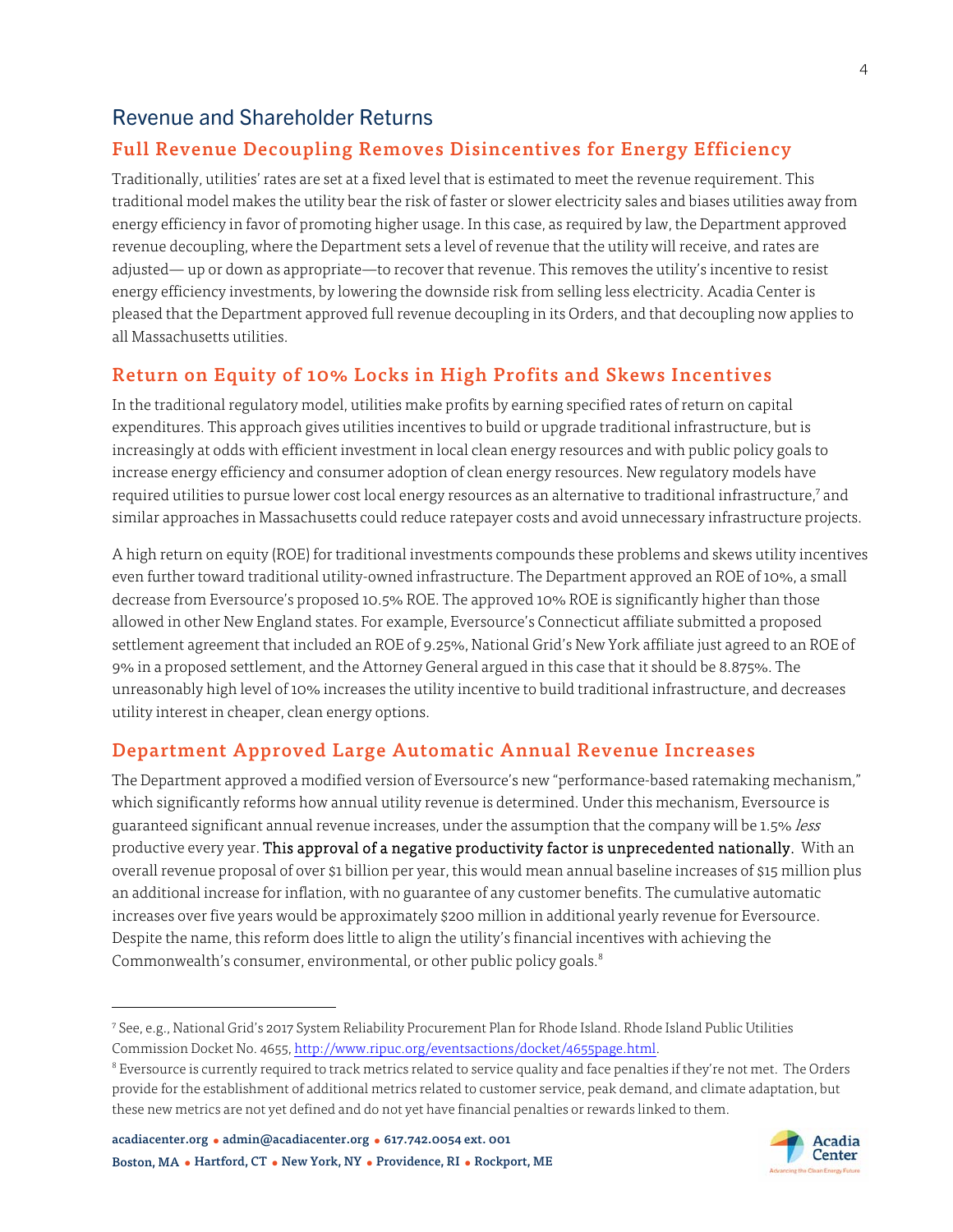# Energy Storage, Infrastructure for EV Charging, and Grid Modernization Energy Storage and EV Charging Infrastructure

The Department approved two clean technology programs with the potential to bring substantial benefits to the Commonwealth and advance the clean energy future. One will establish \$55 million of utility-owned energy storage pilots on Martha's Vineyard and Cape Cod, with many details of the pilots (and rate structures to pay for them) left to-be-determined. The Department also approved a \$45 million program investing in infrastructure for electric vehicle (EV) charging, based on the "make-ready" model where the utility owns the supporting infrastructure, but not the end-use charging station.

Despite the potential for these programs, the analysis of benefits and costs submitted by Eversource in support of these investments has not been as rigorous as it should be for grid modernization investments going forward. The Department should create adequate accountability measures, including stakeholder oversight and transparent performance metrics, to ensure that Eversource's programs spend consumer money wisely and provide the most benefits to the Commonwealth.

The Department failed to fully resolve the issues around EV charging investments in environmental justice communities. Dedicating 10% of the program's funds to charging infrastructure in environmental justice communities is a step forward, but low-income residents face other major barriers to driving electric vehicles. The Department of Energy Resources should promptly expand the new low-income EV rebate program to these communities, otherwise these newly approved EV charging investments may be underutilized.

# Moving Grid Modernization Investments back into Grid Modernization Proceedings

Eversource originally proposed a "Grid Modernization Base Commitment" (GMBC) totaling \$400 million of investment in grid technology and clean technology over the next five years. Except for the proposals for EV charging and storage, the Department correctly deferred consideration of these proposals to Eversource's Grid Modernization docket (D.P.U. 15-122/123), including potentially beneficial investments like upgrades to improve distribution system management, hosting capacity maps, and a customer portal for distributed energy resources.

However, neither Eversource's filing in the Grid Modernization docket nor the GMBC meet the basic requirements of the Department's 2014 Grid Modernization orders—namely, demonstrating that the costs of the plans are justified by the benefits and including investments in advanced metering functionality. As Acadia Center and others argued in testimony and briefs in both the grid modernization docket and the rate case, this should disqualify Eversource's proposed investments from receiving targeted cost recovery. Instead, the Department should require the utility to submit a revised plan that meets the requirements.

5